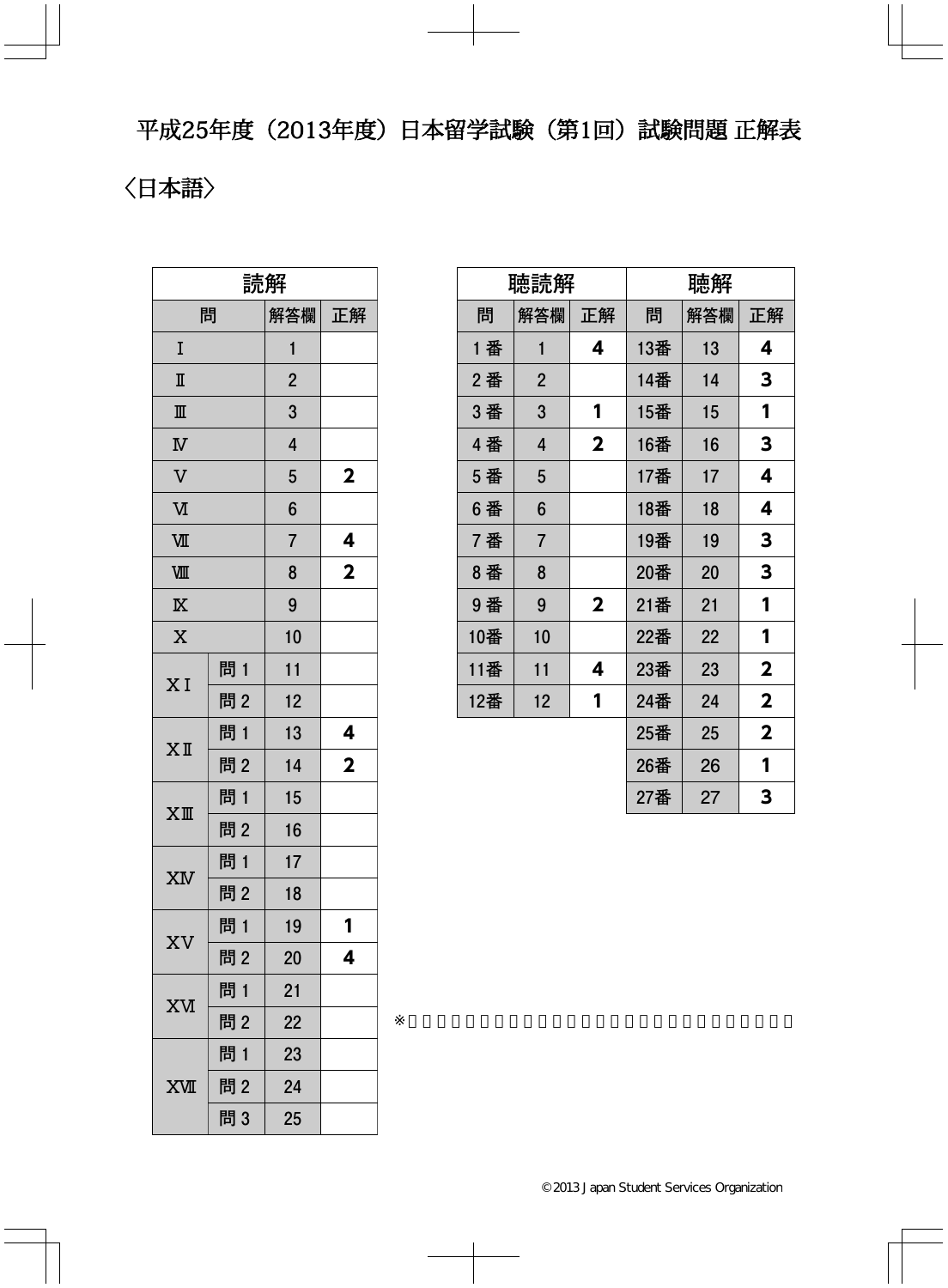## 〈理科〉

| 物理                      |     |                         |                         |  |
|-------------------------|-----|-------------------------|-------------------------|--|
| 解答欄<br>問<br>正解          |     |                         |                         |  |
|                         | 問 1 | $\mathbf{1}$            | 4                       |  |
|                         | 問2  | $\overline{2}$          | 1                       |  |
|                         | 問3  | 3                       | 5                       |  |
| I                       | 問 4 | $\overline{\mathbf{4}}$ | 6                       |  |
|                         | 問5  | 5                       | 3                       |  |
|                         | 問6  | 6                       | $\mathbf 2$             |  |
|                         | 問7  | $\overline{7}$          | 4                       |  |
|                         | 問1  | 8                       | $\overline{\mathbf{2}}$ |  |
| $\mathbb I$             | 問2  | 9                       | 3                       |  |
|                         | 問3  | 10                      | 6                       |  |
|                         | 問 1 | 11                      | 6                       |  |
| $\mathbb{I}$            | 問2  | 12                      | 3                       |  |
|                         | 問3  | 13                      | 5                       |  |
|                         | 問1  | 14                      | 8                       |  |
|                         | 問2  | 15                      | 7                       |  |
|                         | 問3  | 16                      | 1                       |  |
| $\overline{\mathbf{N}}$ | 問 4 | 17                      | 5                       |  |
|                         | 問5  | 18                      | 8                       |  |
|                         | 問6  | 19                      | 2                       |  |

| 化学  |                |                         |  |  |
|-----|----------------|-------------------------|--|--|
| 問   | 解答欄            | 正解                      |  |  |
| 問1  | 1              | 4                       |  |  |
| 問2  | $\overline{2}$ | 5                       |  |  |
| 問3  | 3              | 3                       |  |  |
| 問 4 | 4              | $\overline{\mathbf{2}}$ |  |  |
| 問5  | 5              | 4                       |  |  |
| 問6  | 6              | 4                       |  |  |
| 問7  | $\overline{7}$ | 4                       |  |  |
| 問8  | 8              | $\overline{\mathbf{2}}$ |  |  |
| 問9  | 9              | 3                       |  |  |
| 問10 | 10             | 4                       |  |  |
| 問11 | 11             | 5                       |  |  |
| 問12 | 12             | 4                       |  |  |
| 問13 | 13             | 3                       |  |  |
| 問14 | 14             | 4                       |  |  |
| 問15 | 15             | 3                       |  |  |
| 問16 | 16             | 5                       |  |  |
| 問17 | 17             | 1                       |  |  |
| 問18 | 18             | 6                       |  |  |
| 問19 | 19             | $\overline{\mathbf{2}}$ |  |  |
| 問20 | 20             | 4                       |  |  |

| 生物  |                |                         |  |
|-----|----------------|-------------------------|--|
| 問   | 解答欄            | 正解                      |  |
| 問1  | 1              | 3                       |  |
| 問2  | $\overline{2}$ | 3                       |  |
| 問3  | 3              | 5                       |  |
|     | $\overline{4}$ | 3                       |  |
| 問 4 | 5              | 5                       |  |
| 問5  | 6              | $\overline{\mathbf{2}}$ |  |
| 問6  | $\overline{7}$ | 4                       |  |
| 問7  | 8              | 8                       |  |
| 問8  | 9              | 3                       |  |
|     | 10             | 3                       |  |
| 問9  | 11             | $\overline{\mathbf{z}}$ |  |
| 問10 | 12             | 4                       |  |
| 問11 | 13             | 4                       |  |
| 問12 | 14             | 6                       |  |
| 問13 | 15             | 3                       |  |
| 問14 | 16             | 3                       |  |
| 問15 | 17             | 5                       |  |
|     | 18             | 3                       |  |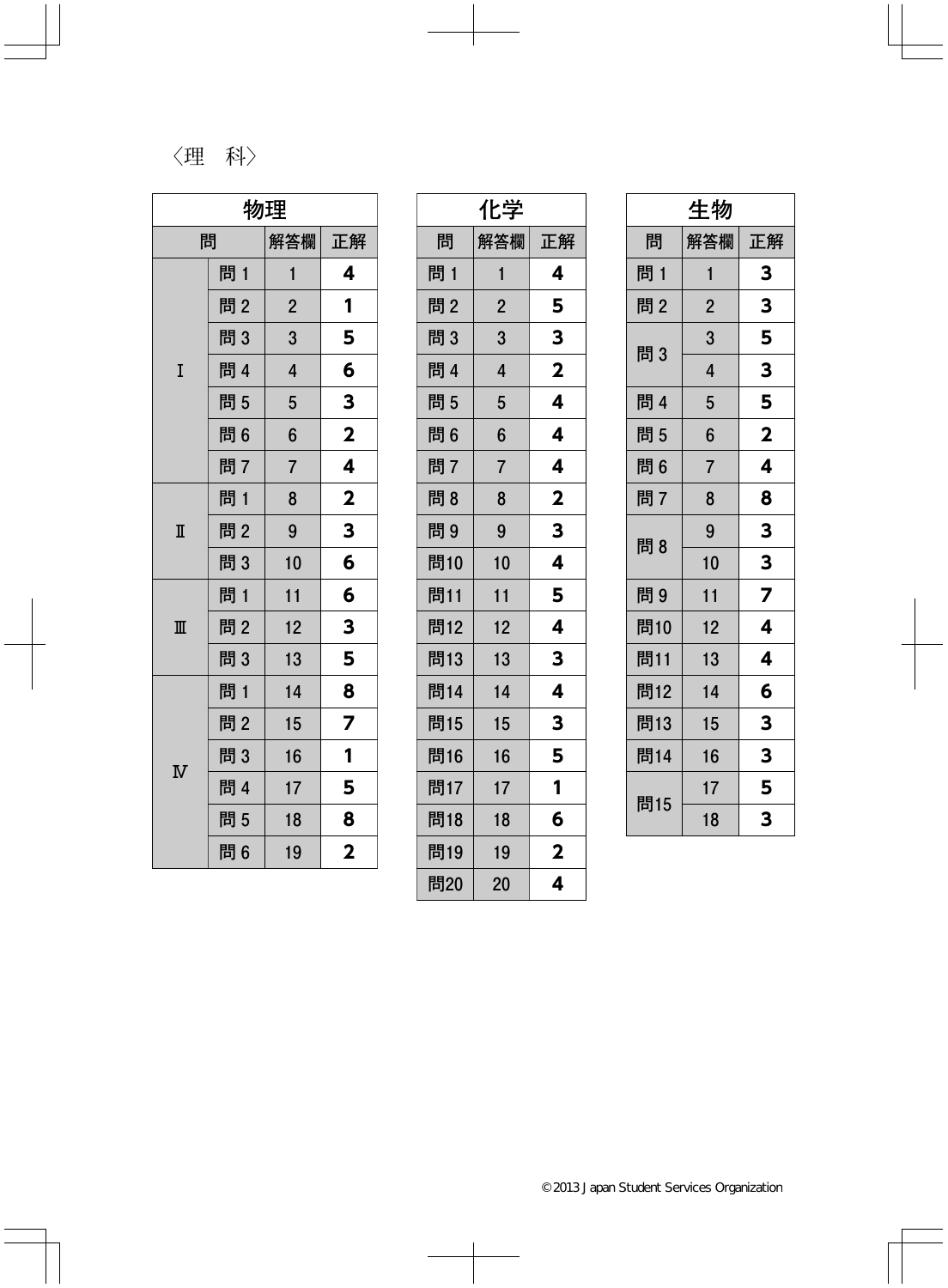## 〈総合科目〉

| 問   | 解答欄            | 正解                      |
|-----|----------------|-------------------------|
|     | 1              | 4                       |
| 問1  | $\overline{2}$ | 4                       |
|     | 3              | 1                       |
|     | 4              | $\overline{\mathbf{2}}$ |
|     | 5              | $\overline{\mathbf{2}}$ |
| 問2  | 6              | 4                       |
|     | $\overline{7}$ | 3                       |
|     | 8              | 3                       |
| 問3  | 9              | 4                       |
| 問 4 | 10             | 1                       |
| 問5  | 11             | 3                       |
| 問6  | 12             | $\overline{\mathbf{2}}$ |
| 問7  | 13             | 1                       |
| 問8  | 14             | $\overline{\mathbf{2}}$ |
| 問9  | 15             | 3                       |
| 問10 | 16             | 1                       |
| 問11 | 17             |                         |
| 問12 | 18             | 3                       |
| 問13 | 19             |                         |
| 問14 | 20             | 4                       |

| 問   | 解答欄 | 正解                      |
|-----|-----|-------------------------|
| 問15 | 21  | 4                       |
| 問16 | 22  | 4                       |
| 問17 | 23  | 1                       |
| 問18 | 24  | $\mathbf 2$             |
| 問19 | 25  | 4                       |
| 問20 | 26  | 1                       |
| 問21 | 27  | 3                       |
| 問22 | 28  | $\overline{\mathbf{2}}$ |
| 問23 | 29  | $\overline{\mathbf{2}}$ |
| 問24 | 30  |                         |
| 問25 | 31  | 2                       |
| 問26 | 32  | 3                       |
| 問27 | 33  | 3                       |
| 問28 | 34  | 1                       |
| 問29 | 35  | 4                       |
| 問30 | 36  | 3                       |
| 問31 | 37  | 1                       |
| 問32 | 38  | 2                       |